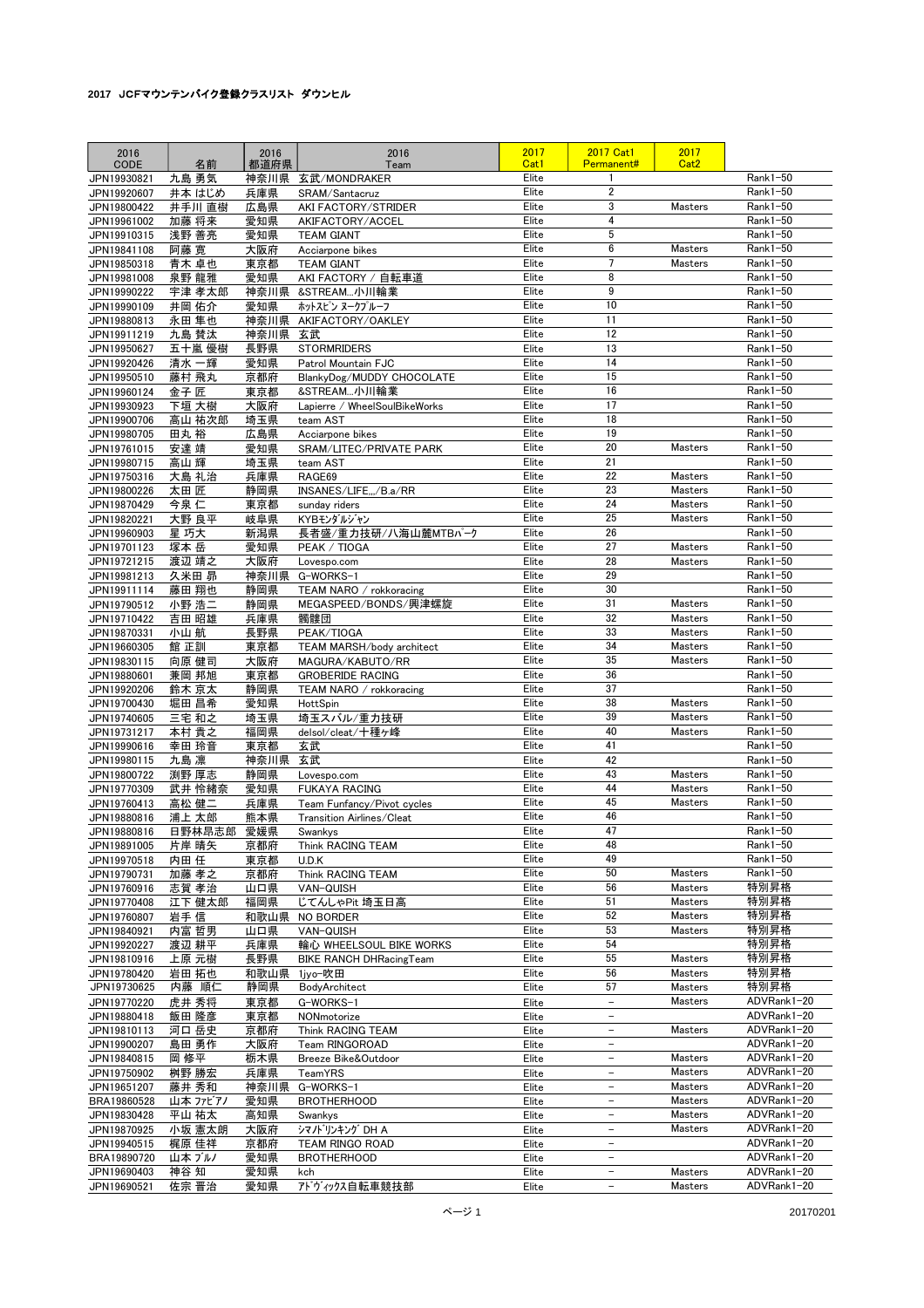| 2016<br>CODE               | 名前              | 2016<br>都道府県 | 2016<br>Team                        | 2017<br>Cat1                     | <b>2017 Cat1</b><br>Permanent#                       | 2017<br>Cat <sub>2</sub> |                                  |
|----------------------------|-----------------|--------------|-------------------------------------|----------------------------------|------------------------------------------------------|--------------------------|----------------------------------|
| BRA19830706                | 東道治             | 神奈川県         | <b>BROTHERHOOD</b>                  | Elite                            | $\qquad \qquad -$                                    | Masters                  | ADVRank1-20                      |
| JPN19851124                | 柳田 雄輔           | 山口県          | VAN-QUISH                           | Elite                            | $\qquad \qquad -$                                    | <b>Masters</b>           | ADVRank1-20                      |
| JPN19890730                | 横澤 太            | 愛知県          | シマノドリンキング DH A                      | Elite                            | $\qquad \qquad -$                                    |                          | ADVRank1-20                      |
| JPN19880328                | 本井 龍二           | 東京都          | NONmotorize                         | Elite                            | $\overline{\phantom{0}}$                             |                          | ADVRank1-20                      |
| JPN19860618                | 望月 敬太           | 奈良県          | rokkoracing                         | Elite                            | $\qquad \qquad -$<br>$\overline{\phantom{a}}$        | <b>Masters</b>           | ADVRank1-20<br>ADVRank1-20       |
| JPN19910215                | 渡部 聖矢<br>黒川 陽二郎 | 京都府<br>石川県   | Think RACING TEAM<br><b>FRS</b>     | Elite                            |                                                      | Elite                    | MSTRank1-20                      |
| JPN19800702<br>JPN19750705 | 望月 克彦           | 静岡県          | TEAM MARSH/body architect           | Masters<br><b>Masters</b>        | 201<br>202                                           | Elite                    | MSTRank1-20                      |
| JPN19620924                | 三山 孝幸           | 石川県          | <b>FRS</b>                          | <b>Masters</b>                   | 203                                                  | Elite                    | MSTRank1-20                      |
| JPN19780304                | 粟野 宏一郎          | 岐阜県          | KYBモンダルジャン                          | <b>Masters</b>                   | 204                                                  | Elite                    | MSTRank1-20                      |
| JPN19680306                | 若林 正幸           | 東京都          | 風魔吉祥寺                               | Masters                          | 205                                                  | Elite                    | MSTRank1-20                      |
| JPN19701016                | 松沢 俊也           | 大阪府          | TEAM RINGO ROAD                     | <b>Masters</b>                   | 206                                                  | Elite                    | MSTRank1-20                      |
| JPN19830602                | 荒金 知史           | 大阪府          | シマノト <sup>・</sup> リンキング DH A        | <b>Masters</b>                   | 207                                                  | Elite                    | MSTRank1-20                      |
| JPN19700402                | 有村 俊彦           | 神奈川県         | 重力技研                                | <b>Masters</b>                   | 208                                                  | Elite                    | MSTRank1-20                      |
| JPN19791231                | 吉川 邦岳           | 愛知県          | <b>DKMC</b>                         | Masters                          | 209                                                  | Elite                    | MSTRank1-20                      |
| JPN19740705                | 村井 直            | 静岡県          | Team Funfancy/Pivot cycles          | <b>Masters</b>                   | 210                                                  | Elite                    | MSTRank1-20                      |
| JPN19590225                | 山元 春雄           | 富山県          | <b>FRS</b>                          | Masters                          | 211                                                  | Elite                    | MSTRank1-20                      |
| JPN19730402                | 唐木 雅文           | 神奈川県         | 重力技研                                | Masters                          | 212                                                  | Elite                    | MSTRank1-20                      |
| JPN19680413                | 下川 俊介           | 高知県          | Swankys                             | Masters                          | 213                                                  | Elite                    | MSTRank1-20                      |
| JPN19820421                | 山本 晃弘           | 静岡県          | ACCEL                               | Masters                          | 214                                                  | Elite                    | MSTRank1-20                      |
| JPN19731228                | 平林 剛            | 長野県          | one man racing factory              | Masters                          | 215                                                  | Elite                    | MSTRank1-20<br>MSTRank1-20       |
| JPN19730320                | 池田 大昌           | 香川県          | Swankys                             | <b>Masters</b><br><b>Masters</b> | 216                                                  | Elite<br>Elite           | MSTRank1-20                      |
| JPN19760219                | 竹内 豪            | 兵庫県          | 662-496部<br>シマノドリンキング DH A          |                                  | 217                                                  | Elite                    | MSTRank1-20                      |
| JPN19710903<br>JPN19710410 | 蔭山 智彦<br>萩原 信之  | 大阪府<br>埼玉県   | MEGASPEED/BONDS/興津螺旋                | Masters<br><b>Masters</b>        | 218<br>219                                           | Elite                    | MSTRank1-20                      |
| JPN19801209                | 松本 健司           | 静岡県          | NSANES/LIFE                         | <b>Masters</b>                   | 220                                                  | Elite                    | MSTRank1-20                      |
| JPN20001127                | 井岡 計太           | 愛知県          | HottSpin                            | Elite                            | $\overline{\phantom{0}}$                             | Advance                  | YOTRank1-10                      |
| JPN20000617                | 岩脇 健太           | 千葉県          | Breeze Bike&Outdoor                 | Elite                            | $\overline{\phantom{0}}$                             | Advance                  | YOTRank1-10                      |
| JPN20000725                | 五十嵐 瑞樹          | 長野県          | <b>STORMRIDERS</b>                  | Elite                            | $\overline{\phantom{0}}$                             | Advance                  | YOTRank1-10                      |
| JPN20001116                | 康本 拓未           | 愛知県          | HottSpin                            | Elite                            | $\qquad \qquad -$                                    | Advance                  | YOTRank1-10                      |
| JPN19680807                | 坂中 栄三           | 富山県          | <b>FRS</b>                          | Masters                          | $\overline{\phantom{0}}$                             | Advance                  | <b>MSTRank</b>                   |
| JPN19820104                | 井上 貴裕           | 大阪府          | KYBモンダルジャン                          | Masters                          | $\overline{\phantom{0}}$                             | Advance                  | <b>MSTRank</b>                   |
| JPN19780804                | 出羽 竜也           | 神奈川県         | TD-Racing                           | <b>Masters</b>                   | $\qquad \qquad -$                                    | Advance                  | <b>MSTRank</b>                   |
| JPN19770106                | 深見 直人           | 東京都          | 重力技研                                | <b>Masters</b>                   | $\overline{\phantom{a}}$                             | Advance                  | <b>MSTRank</b>                   |
| JPN19730616                | 喜安 祥隆           | 愛媛県          | RTK                                 | <b>Masters</b>                   | $\qquad \qquad -$                                    | Advance                  | <b>MSTRank</b>                   |
| JPN19790115                | 高見 賢            | 神奈川県         | KTR project                         | Masters                          | $\overline{a}$                                       | Advance                  | <b>MSTRank</b>                   |
| JPN19760315                | 佐多 健太郎          | 埼玉県          | satajyuku.com                       | <b>Masters</b>                   | $\qquad \qquad -$                                    | Advance                  | <b>MSTRank</b>                   |
| JPN19701226                | 石立 守利           | 東京都          | &STREAM小川輪業                         | Masters                          | $\overline{\phantom{a}}$                             | Advance                  | <b>MSTRank</b>                   |
| JPN19690701                | 尾崎 潤            | 東京都          | team AST                            | Masters                          | $\overline{\phantom{0}}$<br>$\overline{\phantom{0}}$ | Advance<br>Advance       | <b>MSTRank</b><br><b>MSTRank</b> |
| JPN19700903                | 内田 諭<br>花村 博幸   | 東京都<br>静岡県   | U.D.K                               | Masters<br>Masters               | $\qquad \qquad -$                                    | Advance                  | <b>MSTRank</b>                   |
| JPN19670114<br>JPN19840319 | 飯塚 洋一           | 静岡県          | LIFE<br><b>ACCEL</b>                | Masters                          | $\overline{\phantom{0}}$                             | Advance                  | <b>MSTRank</b>                   |
| JPN19700208                | 荻島 聡            | 埼玉県          | <b>SEOcycle</b>                     | Masters                          | $\overline{\phantom{0}}$                             | Advance                  | <b>MSTRank</b>                   |
| JPN19681121                | 河村 博文           | 東京都          | &STREAM小川輪業                         | <b>Masters</b>                   | $\overline{\phantom{a}}$                             | Advance                  | <b>MSTRank</b>                   |
| JPN19730402                | 秋元 淳            | 福島県          | <b>PAXCYCLE</b>                     | Masters                          | $\overline{a}$                                       | Advance                  | <b>MSTRank</b>                   |
| JPN19710110                | 平田 哲教           | 愛知県          | HottSpin                            | <b>Masters</b>                   | L.                                                   | Advance                  | <b>MSTRank</b>                   |
| JPN19770725                | 上杉 俊輔           | 大阪府          | シマノドリンキング DH A                      | <b>Masters</b>                   | L.                                                   | Advance                  | <b>MSTRank</b>                   |
| JPN19800113                | 清水 淳            |              | 神奈川県 drop8/nonmotorize              | Masters                          | $\overline{\phantom{0}}$                             | Advance                  | <b>MSTRank</b>                   |
| JPN19660523                | 島村 和男           | 神奈川県         | NONmotorize                         | Masters                          | $\overline{\phantom{0}}$                             | Advance                  | <b>MSTRank</b>                   |
| JPN19711210                | 栗田 尚規           | 静岡県          | LIFE                                | Masters                          | $\overline{a}$                                       | Advance                  | <b>MSTRank</b>                   |
| JPN19700529                | 大塚 裕一           | 岐阜県          | team loop                           | Masters                          | $\overline{a}$                                       | Advance                  | <b>MSTRank</b>                   |
| JPN19810824                | 福田 佑二郎          | 東京都          | YsRoad/nustyleRR                    | Masters                          | $\overline{a}$                                       | Advance                  | <b>MSTRank</b>                   |
| JPN19670603                | 大村 寿男           | 栃木県          | t-project                           | Masters                          | $\qquad \qquad -$                                    | Advance                  | <b>MSTRank</b>                   |
| JPN19800617                | 小林 原生           | 東京都          | ナカザ゛ワジム GRAVITY                     | Masters                          | -                                                    | Advance                  | <b>MSTRank</b>                   |
| JPN19680409                | 石川 進一           | 大阪府          | Think RACING TEAM<br>シマノトリンキング DH A | Masters                          | ÷<br>-                                               | Advance<br>Advance       | <b>MSTRank</b><br><b>MSTRank</b> |
| JPN19740610<br>JPN19740721 | 西平 孝継           | 大阪府          | <b>DKMC</b>                         | Masters<br>Advance               | $\overline{\phantom{0}}$                             | Masters                  | ADVRank                          |
| JPN19870205                | 鈴木 健太<br>松本 優人  | 静岡県<br>大阪府   | 1jyoMatsumotoRacing                 | Advance                          | $\overline{\phantom{a}}$                             | Masters                  | ADVRank                          |
| JPN19790808                | 山根 大輔           | 高知県          | 高知CTC                               | Advance                          | $\qquad \qquad -$                                    | Masters                  | ADVRank                          |
| JPN19991226                | 相良 一茶           | 山口県          | VAN-QUISH                           | Advance                          | -                                                    |                          | ADVRank                          |
| JPN19880512                | 勝沼 奨            | 茨城県          | <b>DKMC</b>                         | Advance                          | $\qquad \qquad -$                                    |                          | <b>ADVRank</b>                   |
| JPN19760727                | 植田 篤            | 神奈川県         | TEAM RINGO ROAD                     | Advance                          | $\qquad \qquad -$                                    |                          | ADVRank                          |
| JPN19780420                | 篠原 洋平           | 神奈川県         | <b>TRIPCYCLE</b>                    | Advance                          | $\overline{\phantom{0}}$                             | Masters                  | ADVRank                          |
| JPN19801206                | 伊藤 良高           | 岐阜県          | NCFR/郡上八幡自然園                        | Advance                          | $\overline{\phantom{a}}$                             | <b>Masters</b>           | ADVRank                          |
| JPN19941231                | 高橋 直也           | 兵庫県          | Think RACING TEAM                   | Advance                          | $\overline{\phantom{a}}$                             |                          | ADVRank                          |
| JPN19881118                | 佐藤 周平           | 静岡県          | <b>TWOCYCLE</b>                     | Advance                          | $\overline{\phantom{0}}$                             |                          | ADVRank                          |
| JPN19890909                | 菅原 一成           | 栃木県          | TEAM菅原                              | Advance                          | $\qquad \qquad -$                                    |                          | ADVRank                          |
| JPN19700201                | 佐藤 泰宏           | 神奈川県         | G-WORKS-1                           | Advance                          | $\overline{\phantom{0}}$                             | Masters                  | ADVRank                          |
| JPN19860307                | 辻本 秀信           | 大阪府          | KYBモンダルジャン                          | Advance                          | $\overline{\phantom{a}}$                             | Masters                  | ADVRank                          |
| JPN19801102                | 長林 健太           | 東京都          | G-WORKS-1                           | Advance                          | $\overline{\phantom{0}}$                             | Masters                  | ADVRank                          |
| JPN19740807<br>JPN19710529 | 橘 忠伸<br>小野 良太   | 大阪府<br>兵庫    | funkride                            | Advance<br>Advance               | -<br>$\overline{\phantom{0}}$                        | Masters<br>Masters       | ADVRank<br>ADVRank               |
| JPN19760102                | 増田 憲彦           | 神奈川県         | Sonic-Racing<br>秦野ホイールクラブ           | Advance                          | $\overline{a}$                                       | Masters                  | ADVRank                          |
|                            |                 |              |                                     |                                  |                                                      |                          |                                  |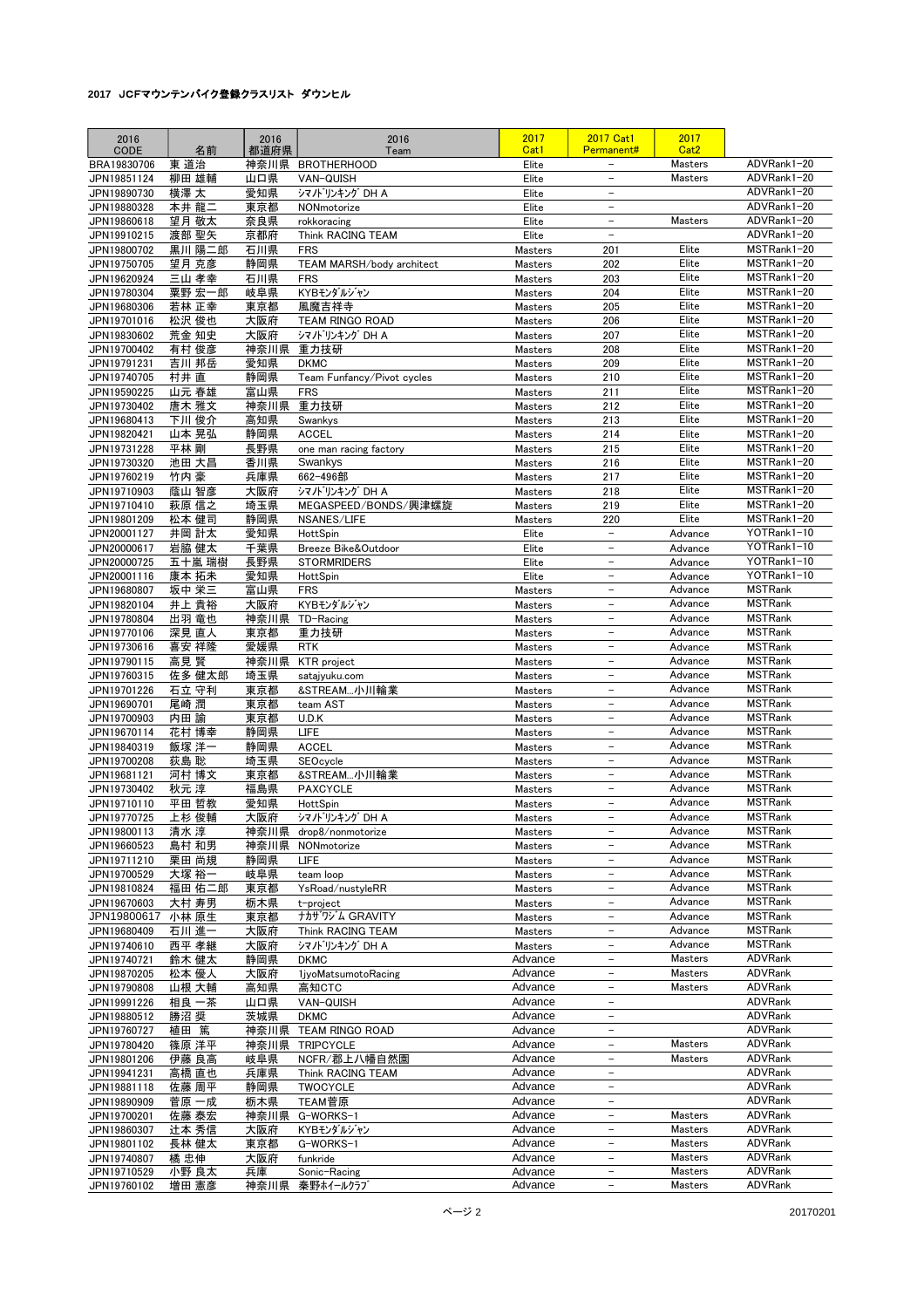| 2016<br><b>CODE</b>        | 名前                      | 2016<br>都道府県 | 2016<br>Team                                | 2017<br>Cat1         | 2017 Cat1<br>Permanent#                              | 2017<br>Cat <sub>2</sub>         |                            |
|----------------------------|-------------------------|--------------|---------------------------------------------|----------------------|------------------------------------------------------|----------------------------------|----------------------------|
| JPN19750621<br>JPN19690714 | 山田 基史<br>窪田 正宏          | 愛知県<br>愛知県   | KYBモンダルジャン<br>PRD1                          | Advance<br>Advance   | L,<br>$\overline{\phantom{0}}$                       | <b>Masters</b><br><b>Masters</b> | ADVRank<br>ADVRank         |
| JPN19741115                | 阿部 幸高                   | 神奈川県         | 聖坂養護学校                                      | Advance              | -                                                    | <b>Masters</b>                   | ADVRank                    |
| JPN19680815                | 伊藤 康喜                   | 東京都          | TEAM MARSH/body architect                   | Advance              | $\overline{a}$                                       | Masters                          | ADVRank                    |
| JPN19820503                | 栗瀬 裕太                   | 山梨県          | team mongoose                               | Advance              | -                                                    | Masters                          | <b>ADVRank</b>             |
| JPN19990802<br>JPN19900421 | 岡田 圭<br>黒沢 大介           | 埼玉県<br>東京都   | sunday riders<br>Team A&F                   | Advance<br>Advance   | -<br>-                                               |                                  | ADVRank<br>ADVRank         |
| JPN19851228                | 村上 慈郎                   | 愛知県          | Breeze Bike&Outdoor                         | Advance              | $\overline{a}$                                       | Masters                          | ADVRank                    |
| JPN19840719                | 丹羽 良典                   | 愛知県          | ROOKIES/GIOCARE                             | Advance              | ÷                                                    | Masters                          | ADVRank                    |
| JPN19770510                | 小西 泰晴                   | 兵庫県          | TeamYRS                                     | Advance              | $\overline{\phantom{0}}$                             | Masters                          | ADVRank                    |
| JPN19701201<br>IRL19750929 | 小川 信一郎<br>Gilsenan Paul | 新潟県<br>千葉県   | さいくるぴっとB&S<br><b>Bigears</b>                | Advance<br>Advance   | $\overline{\phantom{0}}$<br>$\qquad \qquad -$        | Masters<br>Masters               | ADVRank<br>ADVRank         |
| JPN19700311                | 田中 洋                    | 大阪府          | 青空メカニック                                     | Advance              | $\overline{\phantom{0}}$                             | Masters                          | ADVRank                    |
| JPN19980301                | 梅本 幸輝                   | 滋賀県          | Kikokuya.com                                | Advance              | $\overline{\phantom{0}}$                             |                                  | ADVRank                    |
| JPN19890818                | 上平 純一                   | 福島県          | Breeze Bike&Outdoor                         | Advance              | $\overline{a}$                                       |                                  | ADVRank                    |
| JPN19770828<br>JPN19720312 | 西田 岳<br>市毛 丈之           | 長野県<br>茨城県   | 重力技研<br>バンピーパス&Vesrah                       | Advance<br>Advance   | -<br>$\qquad \qquad -$                               | Masters<br><b>Masters</b>        | ADVRank<br>ADVRank         |
| JPN19890910                | 高林 洋文                   | 静岡県          | <b>ACCEL</b>                                | Advance              | $\overline{\phantom{0}}$                             |                                  | ADVRank                    |
| JPN19760223                | 水野 友作                   | 静岡県          | INSANES/LIFE                                | Advance              | $\overline{\phantom{0}}$                             | Masters                          | ADVRank                    |
| JPN19720913                | 幅 和貴                    | 愛知県          | モーグルTeam SKY                                | Advance              | $\qquad \qquad -$                                    | <b>Masters</b>                   | ADVRank                    |
| JPN19720116<br>JPN19770919 | 高橋 政人<br>松下 壽           | 北海道<br>静岡県   | ライトブァクトリープロジェクト<br>rokkoracing              | Advance<br>Advance   | $\qquad \qquad -$<br>$\overline{a}$                  | Masters<br>Masters               | ADVRank<br>ADVRank         |
| JPN19751027                | 森本 亮                    | 大阪府          | <b>TEAM RINGO ROAD</b>                      | Advance              | $\overline{a}$                                       | Masters                          | ADVRank                    |
| JPN19750408                | 市原 和展                   | 千葉県          | Breeze Bike&Outdoor                         | Advance              | $\overline{a}$                                       | Masters                          | ADVRank                    |
| JPN19740505                | 池澤 誠                    | 栃木県          | G-WORKS-1                                   | Advance              | -                                                    | Masters<br><b>Masters</b>        | ADVRank                    |
| JPN19821124<br>JPN19600326 | 井上 暁<br>斉藤 晃弘           | 大阪府<br>東京都   | シマノト <sup>・</sup> リンキング DH A<br><b>DKMC</b> | Advance<br>Advance   | $\overline{\phantom{0}}$<br>$\overline{a}$           | Masters                          | ADVRank<br>ADVRank         |
| JPN19720606                | 渡邉 貴幸                   | 東京都          | TAKAYUKI WATANABE                           | Advance              | $\overline{\phantom{0}}$                             | Masters                          | ADVRank                    |
| JPN19881025                | 田村 幸大                   | 栃木県          | 重力技研                                        | Advance              | -                                                    |                                  | ADVRank                    |
| JPN19750711                | 実川 ともを                  | 東京都          | タフスタッフねこスピード                                | Advance              | $\overline{\phantom{0}}$                             | Masters                          | <b>ADVRank</b><br>ADVRank  |
| JPN19910710<br>JPN19850928 | 高村 駿<br>青柳 修一郎          | 静岡県<br>栃木県   | <b>Team Naro</b><br><b>GIANT KOHOKU</b>     | Advance<br>Advance   | $\qquad \qquad -$<br>$\overline{\phantom{a}}$        | Masters                          | ADVRank                    |
| JPN19980714                | 山川 瑠偉                   | 愛知県          | HottSpin                                    | Advance              | $\overline{\phantom{0}}$                             |                                  | ADVRank                    |
| JPN19770628                | 菊池 俊介                   | 埼玉県          | アド・プランニング                                   | Advance              | $\overline{\phantom{0}}$                             | Masters                          | CHARank1-20                |
| JPN19701030                | 山下 仁                    | 東京都          | <b>RTR</b>                                  | Advance              | $\qquad \qquad -$<br>$\overline{\phantom{0}}$        | Masters                          | CHARank1-20<br>CHARank1-20 |
| JPN19980728<br>JPN19710618 | 立田 直人<br>遠藤 和光          | 長野県<br>東京都   | <b>DKMC</b><br>myX OOOPS                    | Advance<br>Advance   | $\overline{a}$                                       | Masters                          | CHARank1-20                |
| JPN19801106                | 南 智基                    | 大阪府          | deepimpact                                  | Advance              | $\overline{\phantom{0}}$                             | Masters                          | CHARank1-20                |
| JPN19810413                | 佐藤 昭彦                   | 東京都          | HKBダメンズ                                     | Advance              | $\overline{\phantom{0}}$                             | Masters                          | CHARank1-20                |
| JPN19740108                | 木村 敬<br>岩片 秀洋           | 兵庫県          | 輪心 WHEELSOUL BIKE WORKS                     | Advance<br>Advance   | $\overline{\phantom{0}}$<br>$\overline{a}$           | Masters<br>Masters               | CHARank1-20<br>CHARank1-20 |
| JPN19700507<br>JPN19870307 | 吉永 智彰                   | 香川県<br>栃木県   | Swankys<br>Chiy Racing 輪娯館 URGE             | Advance              | $\overline{\phantom{0}}$                             | Masters                          | CHARank1-20                |
| JPN19710313                | 吉野 満                    | 静岡県          | <b>TWOCYCLE</b>                             | Advance              | $\qquad \qquad -$                                    | Masters                          | CHARank1-20                |
| JPN19731113                | 渡邉 裕記                   | 静岡県          | Breeze Bike One                             | Advance              | $\overline{\phantom{0}}$                             | <b>Masters</b>                   | CHARank1-20                |
| JPN19971221                | 坂本 章                    | 兵庫県          | Sonic-Racing                                | Advance              | $\overline{\phantom{0}}$<br>$\overline{a}$           |                                  | CHARank1-20<br>CHARank1-20 |
| JPN19990625<br>JPN19841120 | 三浦 星路<br>久保 吉之助         | 福岡県<br>大阪府   | VAN-QUISH<br>シマノドリンキング DH B                 | Advance<br>Advance   | -                                                    | <b>Masters</b>                   | CHARank1-20                |
| JPN19770119                | 湊 純一                    | 香川県          | Swankys                                     | Advance              | $\qquad \qquad -$                                    | Masters                          | CHARank1-20                |
| JPN19671109                | 安達 信一                   | 埼玉県          | team AST                                    | Advance              | $\overline{\phantom{0}}$                             | Masters                          | CHARank1-20                |
| JPN19650127<br>JPN19850709 | 塩田 哲大<br>鎌田 展充          | 長野県<br>栃木県   | 0.S.R<br>アロンジェ                              | Advance<br>Advance   | -<br>$\qquad \qquad -$                               | Masters<br>Masters               | CHARank1-20<br>CHARank1-20 |
| BRA19890714                | スミヤ デヴイト                | 愛知県          | <b>BROTHERHOOD</b>                          | Advance              | $\overline{\phantom{a}}$                             |                                  | CHARank1-20                |
| JPN19940626                | 小野 健次郎                  | 埼玉県          | Ride for booze                              | Advance              | ÷                                                    |                                  | CHARank1-20                |
| JPN19890605                | 坂本 健一                   | 東京都          | YsRoad                                      | Chalenge             | ÷                                                    |                                  | CHARank                    |
| JPN19860908<br>JPN19891016 | 土井 拓海<br>小山 諒           | 大阪府<br>大阪府   | 玄武/RT宮森監督<br>シマノドリンキング DH B                 | Chalenge<br>Chalenge | $\overline{\phantom{0}}$<br>-                        | Masters                          | CHARank<br>CHARank         |
| JPN19780714                | 三輪 大輔                   | 愛知県          | Try-J                                       | Chalenge             | $\overline{\phantom{0}}$                             | Masters                          | CHARank                    |
| JPN19970403                | 北村 匠世                   | 北海道          | 北海道科学大学自転車同好会                               | Chalenge             | -                                                    |                                  | CHARank                    |
| JPN19830427                | 松本宗一郎                   | 静岡県          | <b>ACCEL</b>                                | Chalenge             | $\overline{\phantom{0}}$                             | Masters                          | CHARank                    |
| JPN19560804<br>JPN19600604 | 江河 敏昭<br>松浦 吾人          | 京都府<br>東京都   | <b>FUST</b><br>&STREAM小川輪業                  | Chalenge<br>Chalenge | -<br>$\overline{\phantom{a}}$                        | Masters<br>Masters               | CHARank<br>CHARank         |
| JPN19930409                | 江口仁                     | 長野県          | <b>COMPASS HOUSE</b>                        | Chalenge             | $\overline{a}$                                       |                                  | CHARank                    |
| JPN19751223                | 渕上 徳広                   | 神奈川県         | 風魔YOKOHAMA                                  | Chalenge             | $\overline{\phantom{0}}$                             | Masters                          | CHARank                    |
| JPN19850510                | 山口 暢也                   | 愛知県          | 自転車道                                        | Chalenge             | $\overline{\phantom{0}}$                             | Masters                          | CHARank                    |
| JPN19750324<br>JPN19790210 | 鍛 康成<br>相澤 宏弘           | 東京都<br>埼玉県   | <b>SCOTT JAPAN</b><br>Team AST              | Chalenge<br>Chalenge | $\overline{\phantom{0}}$<br>$\overline{\phantom{0}}$ | Masters<br>Masters               | CHARank<br>CHARank         |
| JPN19621004                | 武藤 貴彦                   | 愛知県          | Try-J                                       | Chalenge             | $\overline{\phantom{0}}$                             | Masters                          | CHARank                    |
| JPN19711117                | 岩田 尚久                   | 大阪府          | Swankys                                     | Chalenge             | $\overline{\phantom{0}}$                             | Masters                          | CHARank                    |
| JPN19811111                | 田口 真                    | 岐阜県          | Try-J                                       | Chalenge             | $\overline{\phantom{0}}$                             | Masters                          | CHARank                    |
| JPN19850625<br>JPN19630510 | 山口 翔<br>益子 純治           | 大阪府<br>静岡県   | 俺の自転車<br>LIFE                               | Chalenge<br>Chalenge | $\overline{\phantom{0}}$<br>$\overline{\phantom{0}}$ | Masters<br>Masters               | CHARank<br>CHARank         |
| JPN19900327                | 福路 英大                   | 静岡県          | <b>ACCEL</b>                                | Chalenge             | -                                                    |                                  | CHARank                    |
| JPN19700522                | 薄井 文夫                   | 東京都          | ナカザワジム GRAVITY                              | Chalenge             | $\overline{\phantom{0}}$                             | Masters                          | CHARank                    |